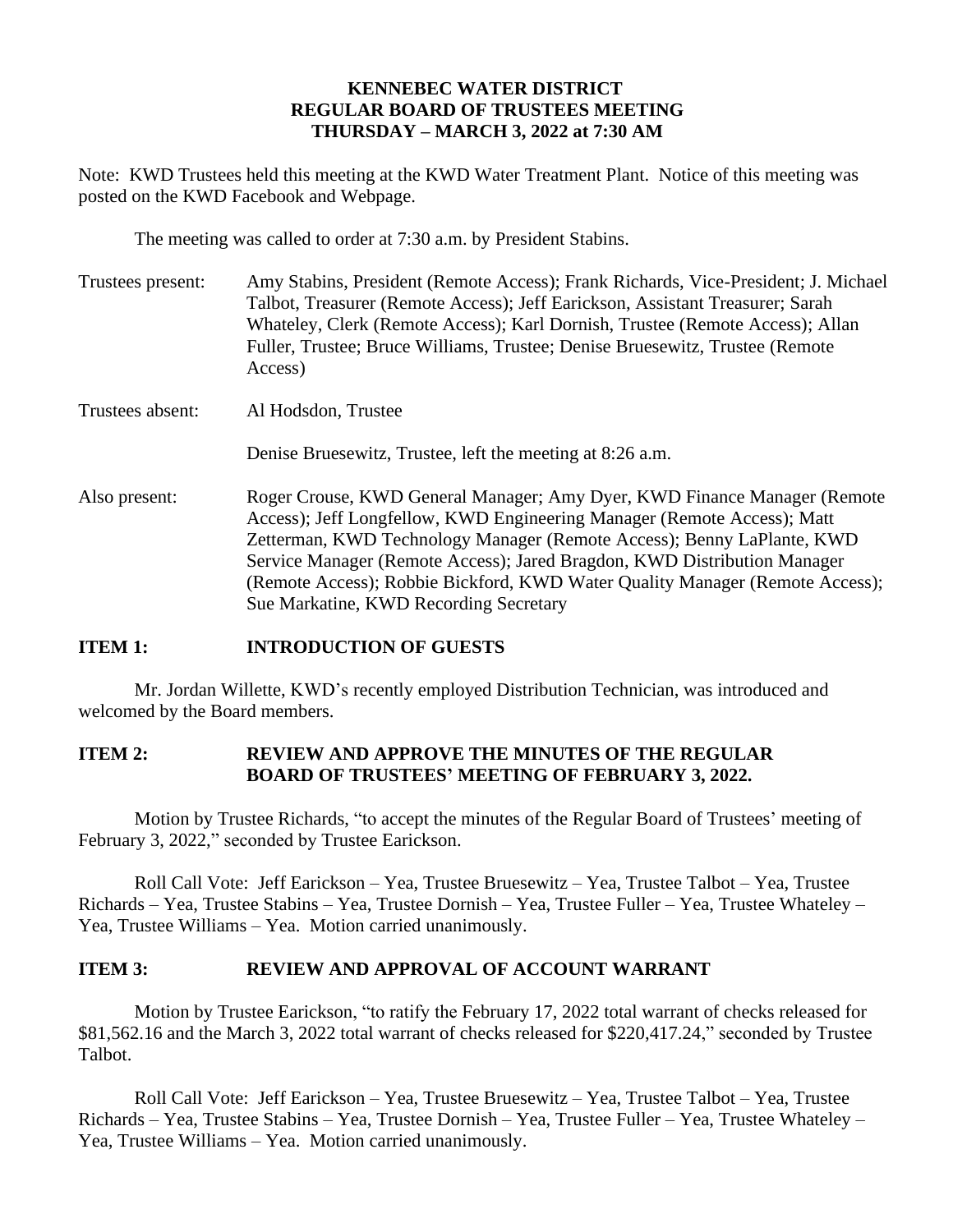#### **ITEM 4: REVIEW OF JANUARY 2022 FINANCIAL REPORTS**

The Trustees were provided with the January 2022 Financial Statements, Accounts Receivable Aging Report, and 2021 Year-End Capital Budget Expenditures Report, and a brief review was conducted.

#### **ITEM 5: APPROVALS/MOTIONS NEEDED**

### **A. Contract Award – High Street – Eustis Parkway Water Main Replacement Project**

The Board members were provided with a request for authorization memo which included proposals from five bidders for the High Street and Eustis Parkway, Waterville, water main replacement project.

 Motion by Trustee Fuller, "to ratify the contract with the low bidder, C.H. Stevenson, Inc., for \$1,490,148.00 for the High Street and Eustis Parkway, Waterville, main replacement project," seconded by Trustee Earickson.

Roll Call Vote: Trustee Earickson – Yea, Trustee Bruesewitz – Yea, Trustee Talbot – Yea, Trustee Richards – Yea, Trustee Stabins – Yea, Trustee Dornish – Yea, Trustee Fuller – Yea, Trustee Whateley – Yea, Trustee Williams – Yea. Motion carried unanimously.

## **B. Contract Award – Western Avenue Water Main Replacement Project**

The Board members were provided with a request for authorization memo which included proposals from three bidders for the Western Avenue, Fairfield, water main replacement project.

 Motion by Trustee Fuller, "to ratify the contract with the low bidder, Nitram Excavation, Inc., for \$1,155,201.00 for the Western Avenue, Fairfield, main replacement project," seconded by Trustee Earickson.

Roll Call Vote: Trustee Earickson – Yea, Trustee Bruesewitz – Yea, Trustee Talbot – Yea, Trustee Richards – Yea, Trustee Stabins – Yea, Trustee Dornish – Yea, Trustee Fuller – Yea, Trustee Whateley – Yea, Trustee Williams – Yea. Motion carried unanimously.

## **C. Agreement with Wright-Pierce for Design of Water Main Replacement on the Ticonic Bridge**

The Board members were provided with a request for authorization memo which noted that KWD had reviewed qualifications and proposals from four engineering firms for the Ticonic Bridge, Winslow – Waterville, water main design project. The Trustees discussed this project, and a motion was proposed.

 Motion by Trustee Richards, "to award the Ticonic Bridge water main replacement engineering design project to Wright-Pierce for a price not to exceed \$49,642.00," seconded by Trustee Fuller.

Roll Call Vote: Trustee Earickson – Yea, Trustee Bruesewitz – Yea, Trustee Talbot – Yea, Trustee Richards – Yea, Trustee Stabins – Yea, Trustee Dornish – Yea, Trustee Fuller – Yea, Trustee Whateley – Yea, Trustee Williams – Yea. Motion carried unanimously.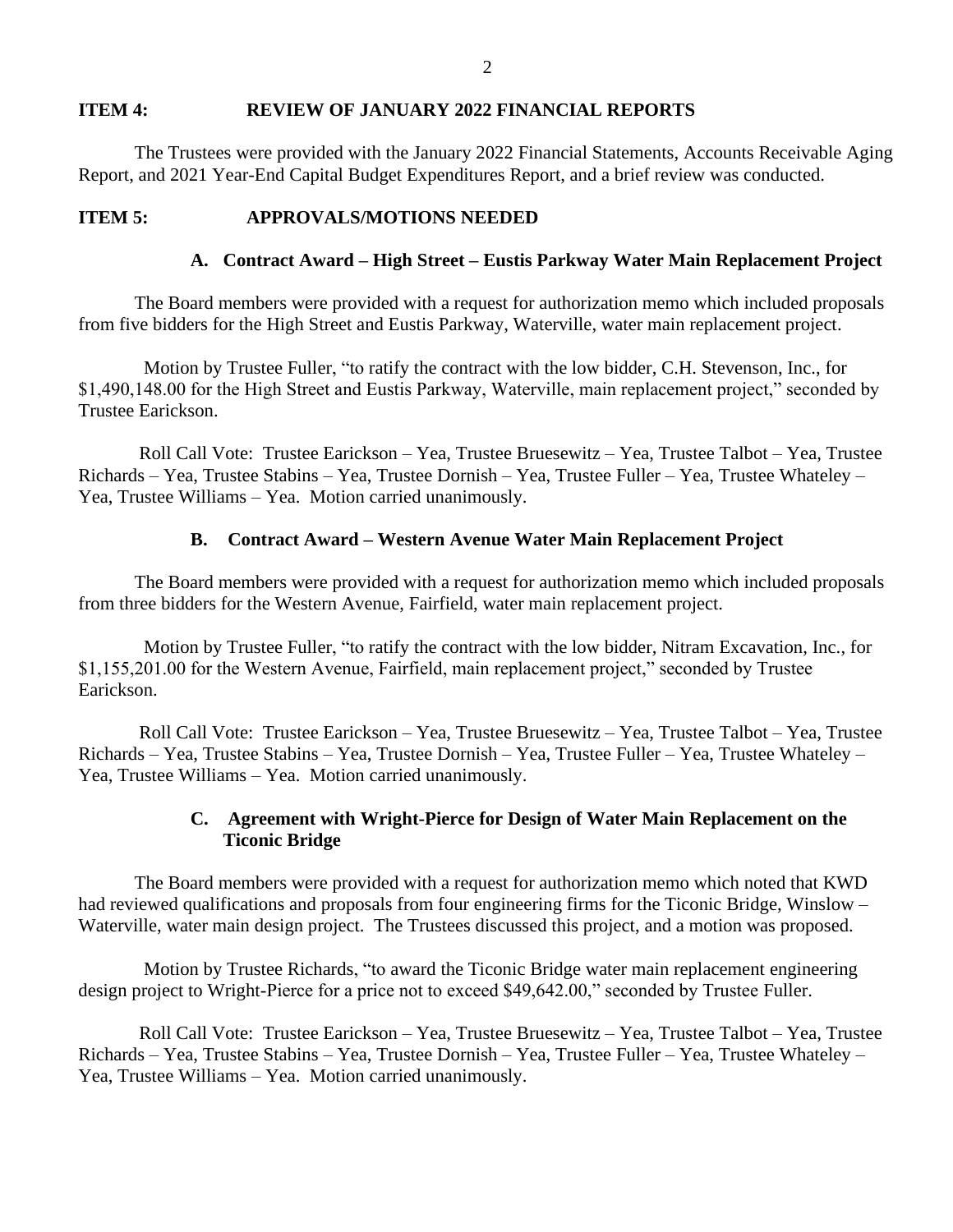#### **ITEM 6: GENERAL MANAGER'S REPORT**

The Trustees were provided with the General Manager's report, and a brief review was conducted by Mr. Crouse.

As indicated in his report, for a small fee, Crossroads-TV is available to broadcast on the internet the May 18, 2022 public hearing for the rate increase being held at the Fairfield Community Center. It was the consensus of the Board to broadcast this hearing.

Mr. Crouse informed the Board that due to the changes in the recommendations from the Federal and State Centers for Disease Controls, he will continue to monitor the guidelines and will update KWD's present mask mandate as appropriate.

Motion by Trustee Talbot, "to accept the General Manager's Report as presented," seconded by Trustee Richards.

Roll Call Vote: Trustee Earickson – Yea, Trustee Bruesewitz – Yea, Trustee Talbot – Yea, Trustee Richards – Yea, Trustee Stabins – Yea, Trustee Dornish – Yea, Trustee Fuller – Yea, Trustee Whateley – Yea, Trustee Williams – Yea. Motion carried unanimously.

#### **ITEM 7: DEPARTMENT REPORTS**

As part of their Board packet, the Trustees were provided with the Monthly Department Reports prepared by the respective managers.

KWD Managers answered questions regarding document scanning progress and the renewal of the Safety and Health Award for Public Employers (SHAPE) program administered by the State of Maine Department of Labor.

Motion by Trustee Talbot, "to accept the Department Reports as presented," seconded by Trustee Earickson.

Roll Call Vote: Trustee Earickson – Yea, Trustee Bruesewitz – Yea, Trustee Talbot – Yea, Trustee Richards – Yea, Trustee Stabins – Yea, Trustee Dornish – Yea, Trustee Fuller – Yea, Trustee Whateley – Yea, Trustee Williams - Yea. Motion carried unanimously.

## **ITEM 8: TRUSTEE COMMENTS, CONCERNS, AND/OR IDEAS**

After some discussion, the Trustees decided to return to the KWD Business Office located at 6 Cool Street, Waterville, for the Board meetings beginning on March 17, 2022.

The Board discussed lead testing in schools which is required by Maine State Law. High lead content in water typically results when hardware such as pipes and fixtures which contain lead leach into the water. Mr. Crouse commented that, of the schools which have reported, the overall results have been low.

#### **ITEM 9: PUBLIC PARTICIPATION**

None